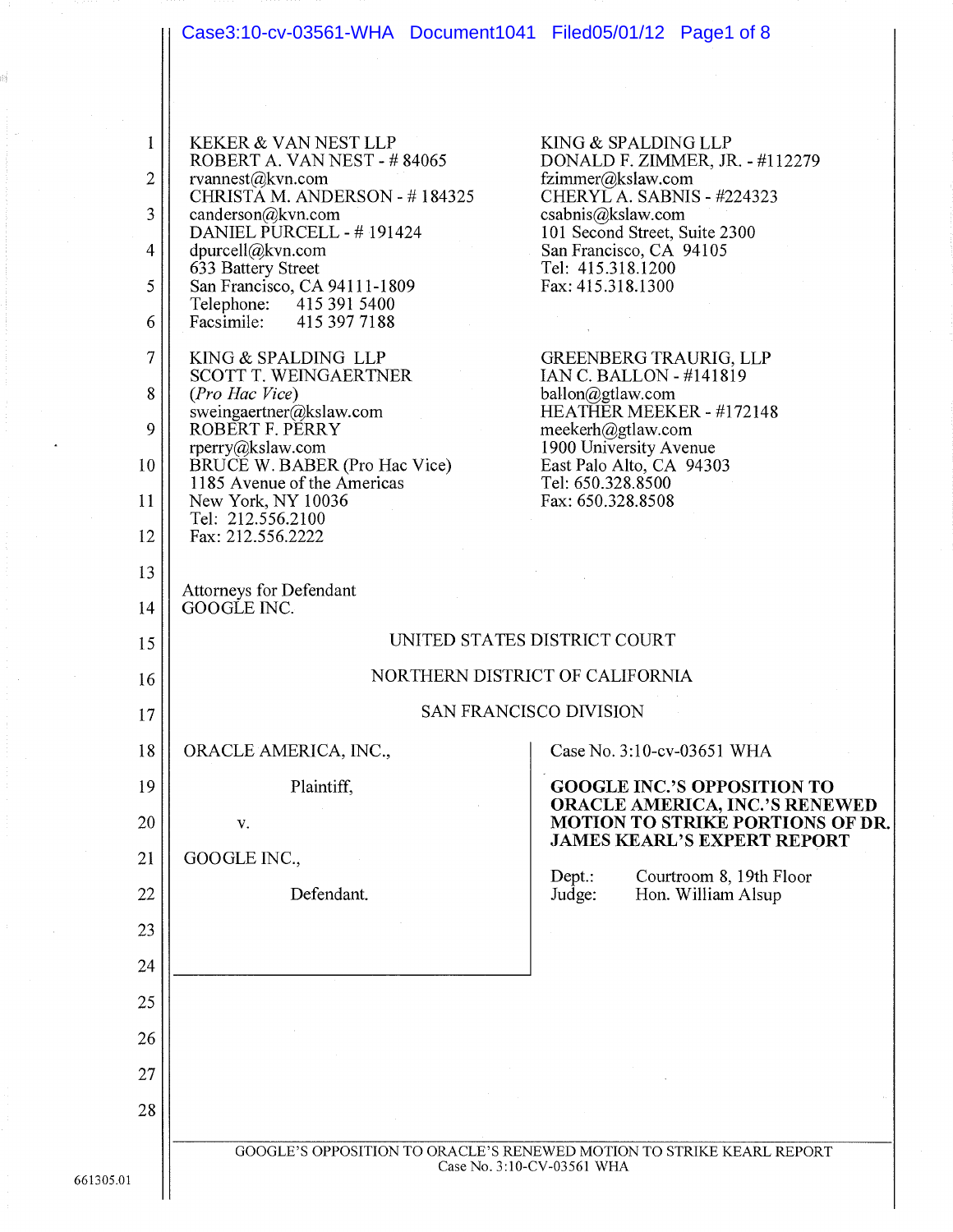#### Case3:10-cv-03561-WHA Document1041 Filed05/01/12 Page2 of 8

Predictably, Oracle has renewed its demand for an evidentiary gotcha, trying to preclude Google from offering any evidence of Android-related costs—this time because its designated trial witness on that subject, Android team head Andy Rubin, is purportedly not intimately familiar with every last detail of Google's accounting practices and did not add the numbers in Google's regularly-generated Android financial statements himself. There is nothing in copyright law or this Court's prior orders that imposes this sort of standard for admissibility of a business record. This motion is yet another request from Oracle for an evidentiary shortcut that would free it from the burden of having to try this case on its merits. The Court should deny it.

9 Oracle's new motion styles itself as a "renewal" of a prior motion, but it starts from a very 10 different premise from its prior motion. Oracle's first motion to strike was based on a purported 11 concern that Aditya Agarwal, the witness who had provided foundation for the opinion of 12 Google's copyright damages expert Dr. Alan Cox, was not on Google's trial witness list. Google opposed the motion based on the fact that there were other qualified witnesses who could speak to 13 14 the same subject matter. The Court agreed, and permitted Google to designate a new trial witness 15 to testify on that subject. Apr. 10, 2012 Order [Dkt. 891] at 5-7. Google designated Rubin, who 16 was deposed for three hours last Friday, April, 27, 2012. Now Oracle has "renewed" its motion 17 based on a different argument, that Rubin cannot lay the required foundation for Android-related 18 financial documents at trial, because he does not know what brand of accounting software Google 19 uses and did not tally up Google's cost items himself.

20 *First*, the Court made clear multiple times in its prior order that the proper time, if any, for 21 Oracle to renew its objection is during the testimony of Google's foundational witness "at trial." 22 Apr. 10, 2012 Order [Dkt. 891) at 5 ("If the proper foundation is laid at trial," Dr. Cox may rely on Google's documentary evidence); *id.* at 7 (Oracle may renew its motion if Google's witness is 23 24 unable "to lay the proper foundation at trial"). As the Court has already directed, Google must 25 (and will) present Rubin to testify on these issues during the damages phase of this trial in order 26 for Dr. Cox to rely on him at all. If Google fails to lay the necessary foundation for admission of 27 its financial data during Rubin's direct examination, Oracle may renew its objection then. The 28 fact that Oracle's copyright infringement claim is already in the hands of the jury, which may find

1

 $\overline{2}$ 

 $\overline{3}$ 

 $\overline{4}$ 

5

6

 $\overline{7}$ 

8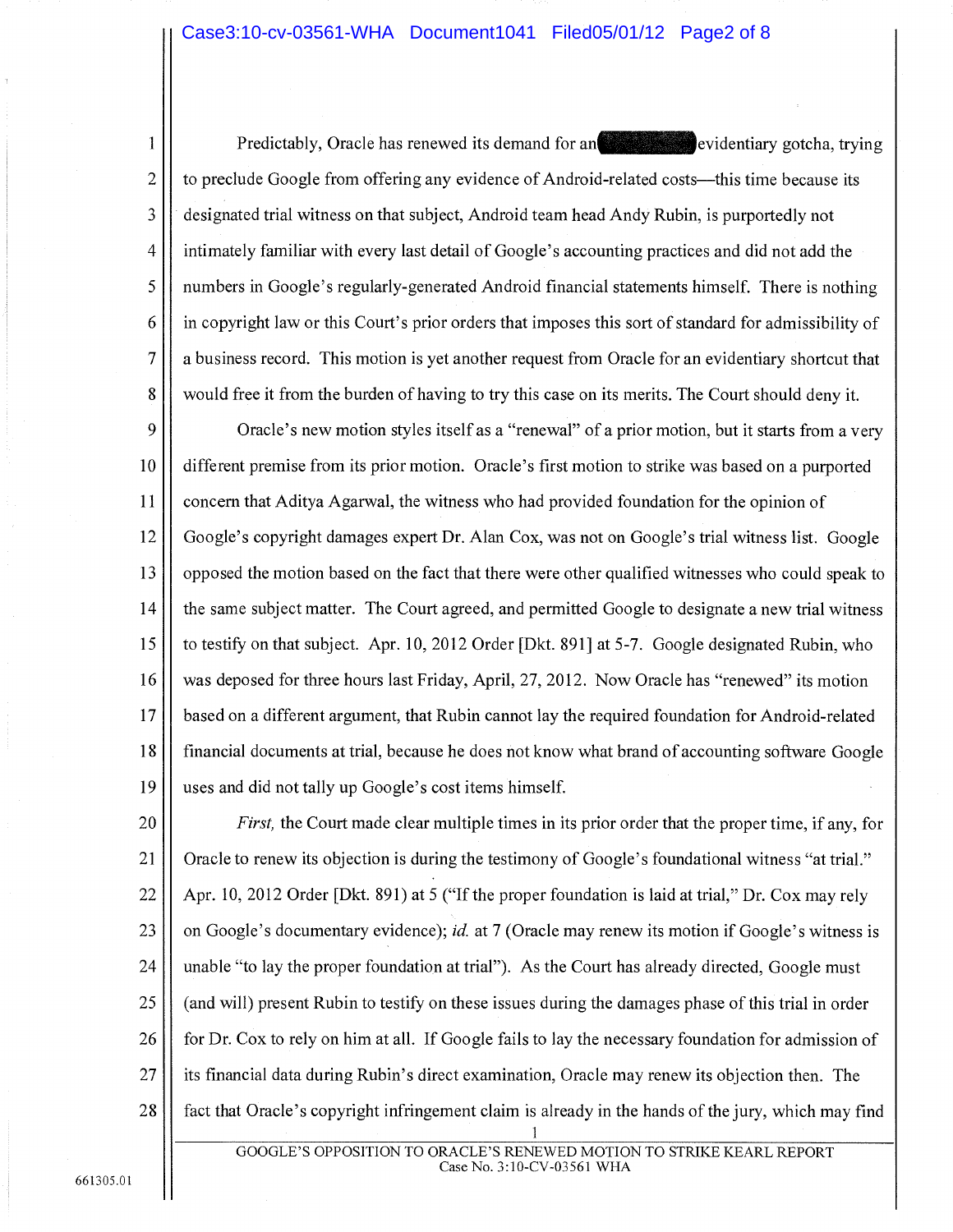# Case3:10-cv-03561-WHA Document1041 Filed05/01/12 Page3 of 8

| 1              | no liability (and thus no need to consider damages), is another reason why it would be premature                                                                      |
|----------------|-----------------------------------------------------------------------------------------------------------------------------------------------------------------------|
| $\overline{2}$ | to decide this motion now, as opposed to during the damages phase (if there is one).                                                                                  |
| 3              | Second, the Court made clear the extent of Google's obligation to lay foundation through                                                                              |
| 4              | Rubin, Apr. 10, 2012 Order [Dkt. 891] at 5, and Rubin amply satisfied the Court's requirements.                                                                       |
| 5              | As the Court wrote, "If the proper foundation is laid at trial that" Google's evidence of Android-                                                                    |
| 6              | related costs "were 'routinely updated every quarter by Google in the ordinary course of                                                                              |
| $\overline{7}$ | business" and the figures therein accurately "encompass Android financial data" (Opp. at 2), then                                                                     |
| 8              | Dr. Cox can reasonably rely on those figures for calculating Android expenses." Id.                                                                                   |
| 9              | This is exactly what Rubin attested to at deposition:                                                                                                                 |
| 10<br>11       | Q.  Is the accounting information that's reflected in the Android profit<br>and loss document that's been marked Trial Exhibit 1079, is that <i>routinely updated</i> |
|                | every quarter by Google?                                                                                                                                              |
| 12             | A. It is. We do reports like this every quarter and they get given to me at<br>the end of the quarter, when the reports are generated.                                |
| 13<br>14       | Q. And is it updated by your accounting department and reviewed by you<br>in the ordinary course of business?                                                         |
| 15             | A. Yes, it is.                                                                                                                                                        |
| 16             | On a regular basis?<br>Q.                                                                                                                                             |
| 17             | A. Yes, quarterly.                                                                                                                                                    |
| 18             | Q. And does the information in Trial Exhibit 1079, the Android profit and                                                                                             |
| 19             | loss information, accurately encompass Android's financial data for the time<br>period shown in the documentation?                                                    |
| 20             | A. Yes, I believe so, to the—you know, for the time period shown                                                                                                      |
| 21             | <i>absolutely</i> . As I mentioned previously, before 2008 we didn <sup>7</sup> t have procedures to<br>generate these reports.                                       |
| 22             | Declaration of Daniel Purcell in Opposition to Renewed Motion to Strike ("Purcell Decl.") Ex. A                                                                       |
| 23             | (Rubin Dep.) at 71:10-72:5 (emphases added). Rubin went on to testify that                                                                                            |
| 24             |                                                                                                                                                                       |
| 25             |                                                                                                                                                                       |
| 26             |                                                                                                                                                                       |
| 27             |                                                                                                                                                                       |
| 28             |                                                                                                                                                                       |
|                | $\mathbf{2}$<br>GOOGLE'S OPPOSITION TO ORACLE'S RENEWED MOTION TO STRIKE KEARL REPORT                                                                                 |
|                | Case No. 3:10-CV-03561 WHA                                                                                                                                            |
|                |                                                                                                                                                                       |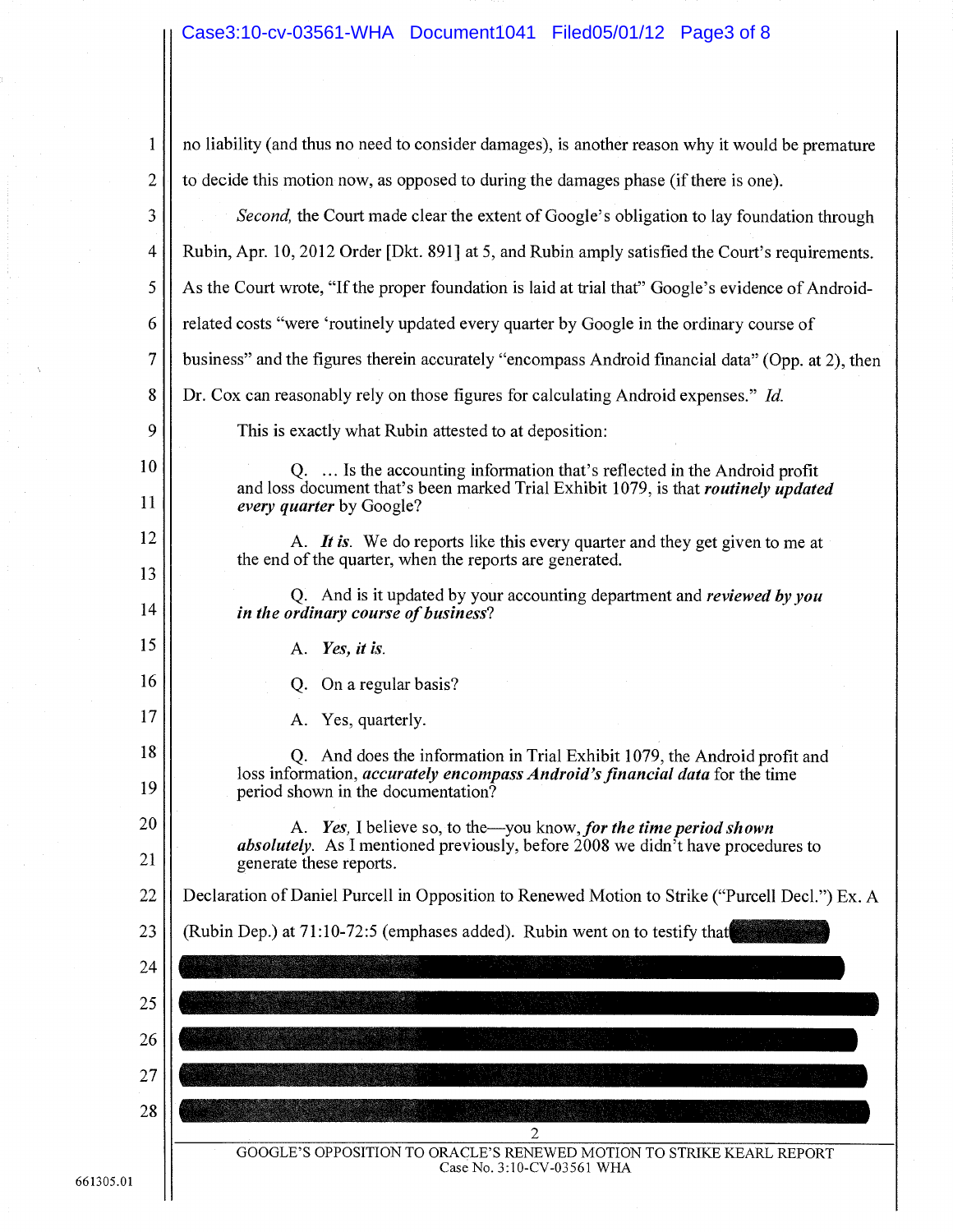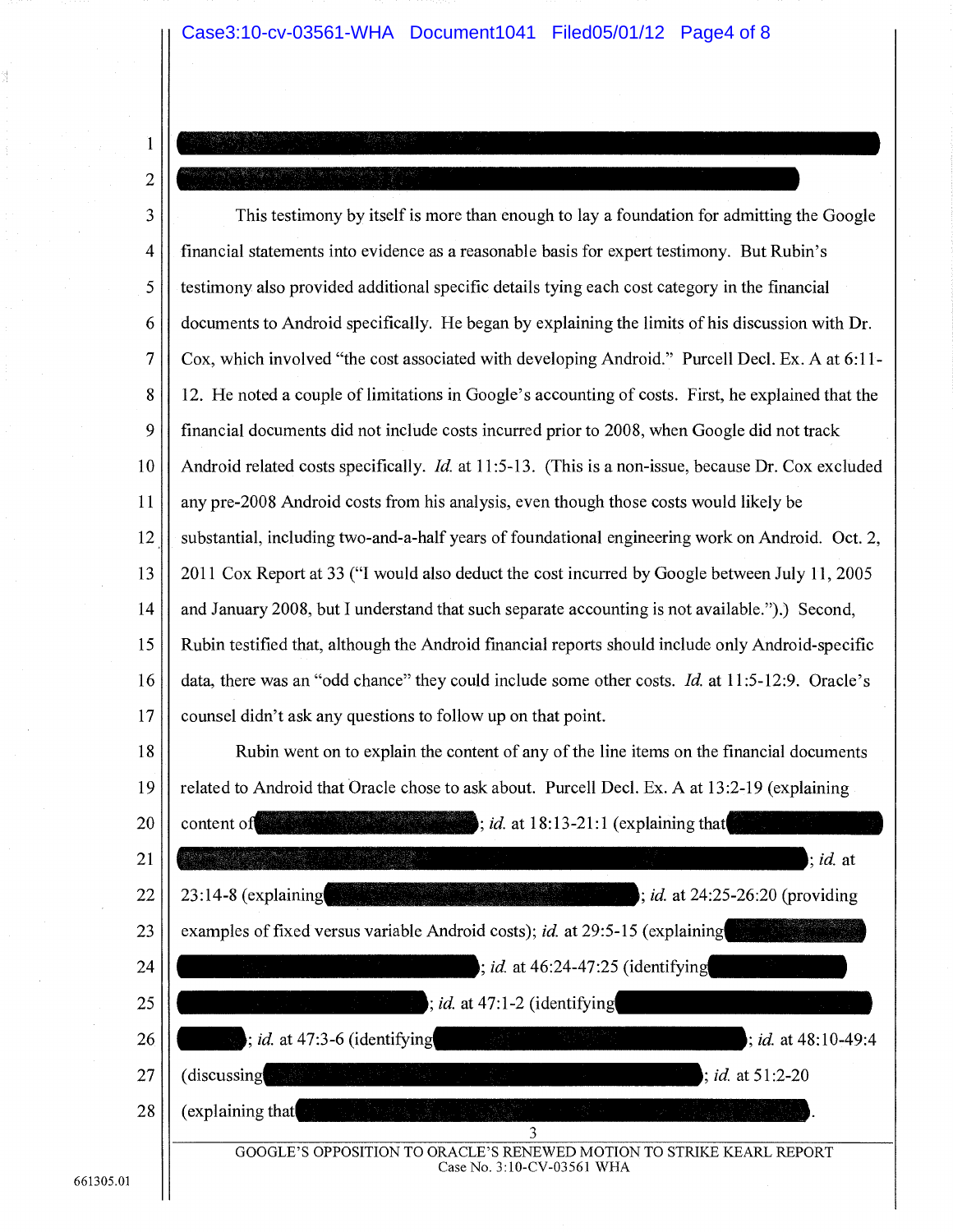This amply satisfied both the Court's order that Google lay a foundation for admitting its 1  $\overline{2}$ financial documents and Ninth Circuit law regarding deductible expenses related to an allegedly  $\overline{3}$ infringing product—which, in this case, is the entire Android platform. Under Ninth Circuit law, 4 an accused copyright infringer does not have the burden to "prove his overhead expenses and 5 their relationship to the infringing product in minute detail." *Frank Music Corp. v. Metro-*6 *Goldwyn-Mayer, Inc.,* 772 F.2d 505, 516 (9th Cir. 1985). Instead, the infringer bears only "the  $\overline{7}$ burden of explaining, *at least in general terms,* how claimed overhead actually contributed to the 8 production of the infringing work." *Id.* (emphasis added). As Google pointed out previously, the 9 proof in *Frank Music* fell short because the infringer offered only evidence of general, company-10 wide overhead expenses, and attributed a percentage of those to the infringing work, rather than 11 providing a calculation of expenses specifically tied to the infringing work. *See id.* Here, Rubin 12 made clear that the foundational documents were Android-specific and explained the relationship 13 of each cost item to Android, to the extent Oracle asked him.

14 Oracle's specific objections to Rubin's testimony range from the bizarre—that he did not 15 know "what accounting system is used to track Android expenses" or what specific person "at 16 Google produces" the financial documents—to the incomprehensible—that he could not say  $17$ "how Google divides overhead," whatever that means. Oracle Mot. at 4. As discussed already, 18 Rubin testified that, to the best of Google's ability to determine, the financial statements collect 19 Android related overhead only. Moreover, Oracle's complaint that Rubin could not vouch for 20 pre-2008 Android costs is meaningless, because Dr. Cox excluded such costs from his analysis. 21 Oracle admits Dr. Cox said so in his report. Oracle Mot. at 5 n.2 (Oct. 21, 2011 Cox Report at 22 33). In other words, Dr. Cox's analysis already leaves out a potentially massive category of 23 Android-related costs because of the unavailability of specific supporting evidence. Oracle's 24 response to this is to suggest that the 2008 Android numbers might actually include pre-2008 25 amounts. Of course, there is no evidence of this, and in any event Google would be *entitled* to 26 claim any pre-2008 Android-related costs to the extent those could be identified. Rather than 27 giving Google credit for using a conservative, evidence-based damages methodology that could 28 only work in Oracle's favor, Oracle moves to strike it.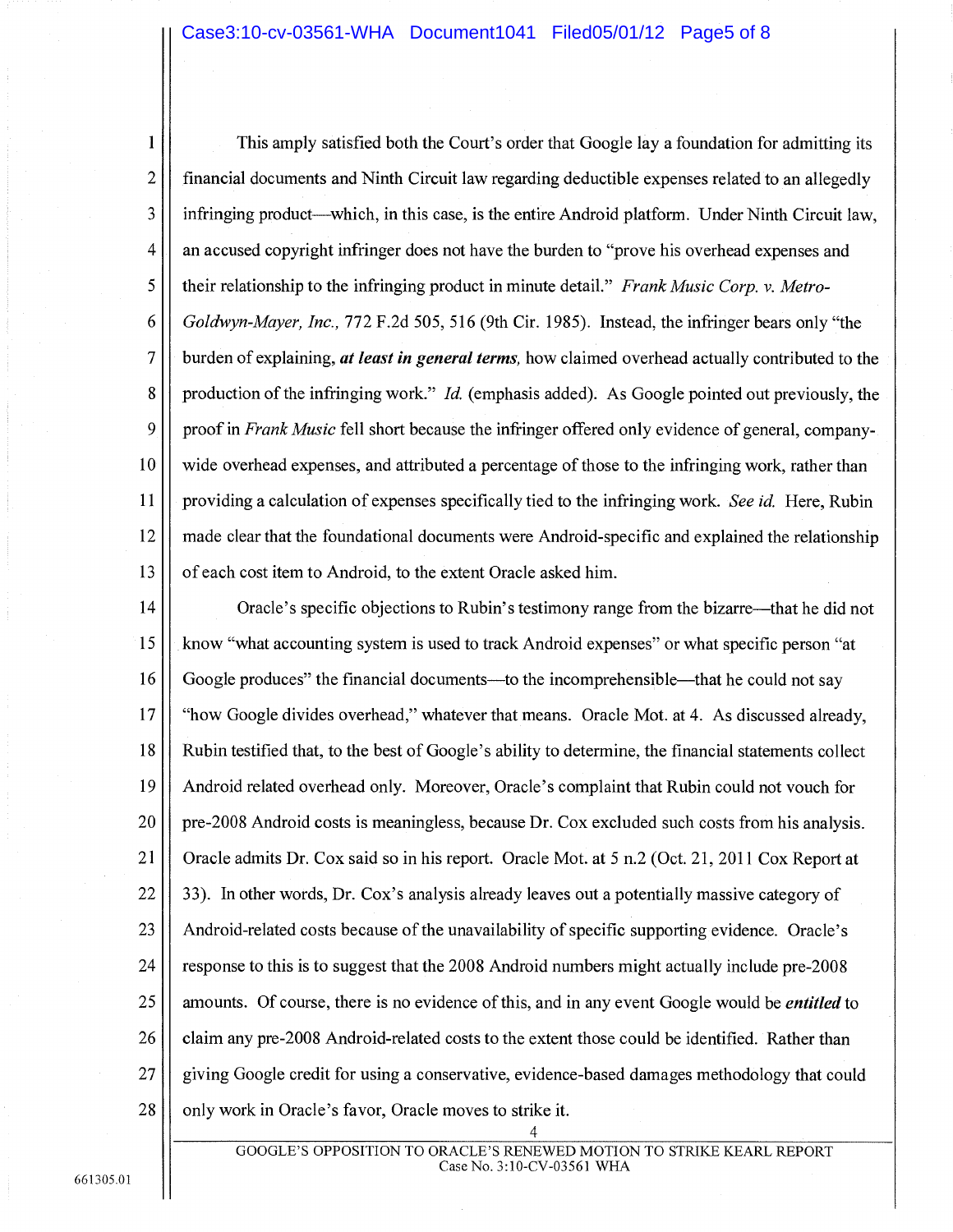### Case3:10-cv-03561-WHA Document1041 Filed05/01/12 Page6 of 8

| 1               | Oracle also complains that Dr. Cox could not actually have relied on anything Rubin said,                                                                                                         |
|-----------------|---------------------------------------------------------------------------------------------------------------------------------------------------------------------------------------------------|
| $\overline{2}$  | because Rubin did not "discuss[] with Dr. Cox the few things that Dr. Cox had attributed to                                                                                                       |
| 3               | him." Oracle Mot. at 5. This is a hypertechnical objection that misses the entire point of the                                                                                                    |
| $\overline{4}$  | revised Cox report. Google revised Dr. Cox's report only to the extent permitted under the                                                                                                        |
| 5               | Court's April 10, 2012 order, which directed Google to "submit a supplement report revising only                                                                                                  |
| 6               | the foundational interviewee(s)" for the financial documents. Apr. 10, 2012 Order [Dkt. 891] at 7                                                                                                 |
| 7               | (emphasis added). That was exactly what Google did—it substituted Rubin's name for Aditya                                                                                                         |
| 8               | Agarwal's and nothing more. The point of the revised report was not to represent to Oracle that,                                                                                                  |
| 9               | on the eve of trial, Google had arranged for Rubin to identically replicate each word of Agarwal's                                                                                                |
| 10              | prior conversation with Dr. Cox; it was to give Oracle fair notice of which Google witness would                                                                                                  |
| 11              | be providing foundational testimony to support admissibility of the Google financial documents.                                                                                                   |
| 12              | If Oracle wants to object to Dr. Cox offering certain testimony at trial because Rubin did not                                                                                                    |
| 13              | provide foundational factual testimony to support it, that is one thing, but that should wait for                                                                                                 |
| 14              | trial. Rubin provided more than enough foundation to support admission of the financial                                                                                                           |
| 15              | documents as Google business records, and certainly to support Dr. Cox's reasonable reliance on                                                                                                   |
| 16              | them as part of the basis of his expert opinion. <sup>1</sup>                                                                                                                                     |
| 17              | Oracle's objection that Rubin cannot lay the required foundation is also misplaced in light                                                                                                       |
| 18              | of the Court allowing Oracle to call—on the very last day of the copyright trial—a witness who                                                                                                    |
| 19              | had never at any time in this case been on Oracle's witness list, Oracle copyright counsel Tiki                                                                                                   |
| 20 <sub>1</sub> | Dare. Oracle called Dare for the specific purpose of admitting a purported Oracle business record                                                                                                 |
| 21              | establishing Oracle's registration of the asserted copyrighted work with the Copyright Office. RT                                                                                                 |
| 22              | 1<br>Oracle also cites Frank Music in support of an argument that Google is not entitled to deduct its                                                                                            |
| 23              | Android-related research-and-development costs unless those costs actually resulted in material<br>that made it into the platform. Oracle Mot. at 7:6-21 (objecting to inclusion of "costs of     |
| 24              | 'investigations' that Google made into alternative ways to develop Android"). But there is<br>nothing in Frank Music that puts such costs off-limits, and Oracle cites no other case. Part of     |
| 25              | developing a product is evaluating various options, some of which may prove to be blind alleys—<br>but even blind alleys but may lead to insights that contribute to the final product anyway. Of |
| 26              | course, no business tracks its expenses so minutely, and there is no way to disentangle these<br>categories after the fact. To take the example of the musical revue in Frank Music, Oracle would |
| 27              | argue that costs related to scenic or costume designs that did not make the final production, or to                                                                                               |

argue that costs related to scenic or costume designs that did not make the final production, or to understudies who were never forced to take the stage, would be non-deductible. Such a limitation has no legal basis and would make no logical sense in light of obvious business realities. 28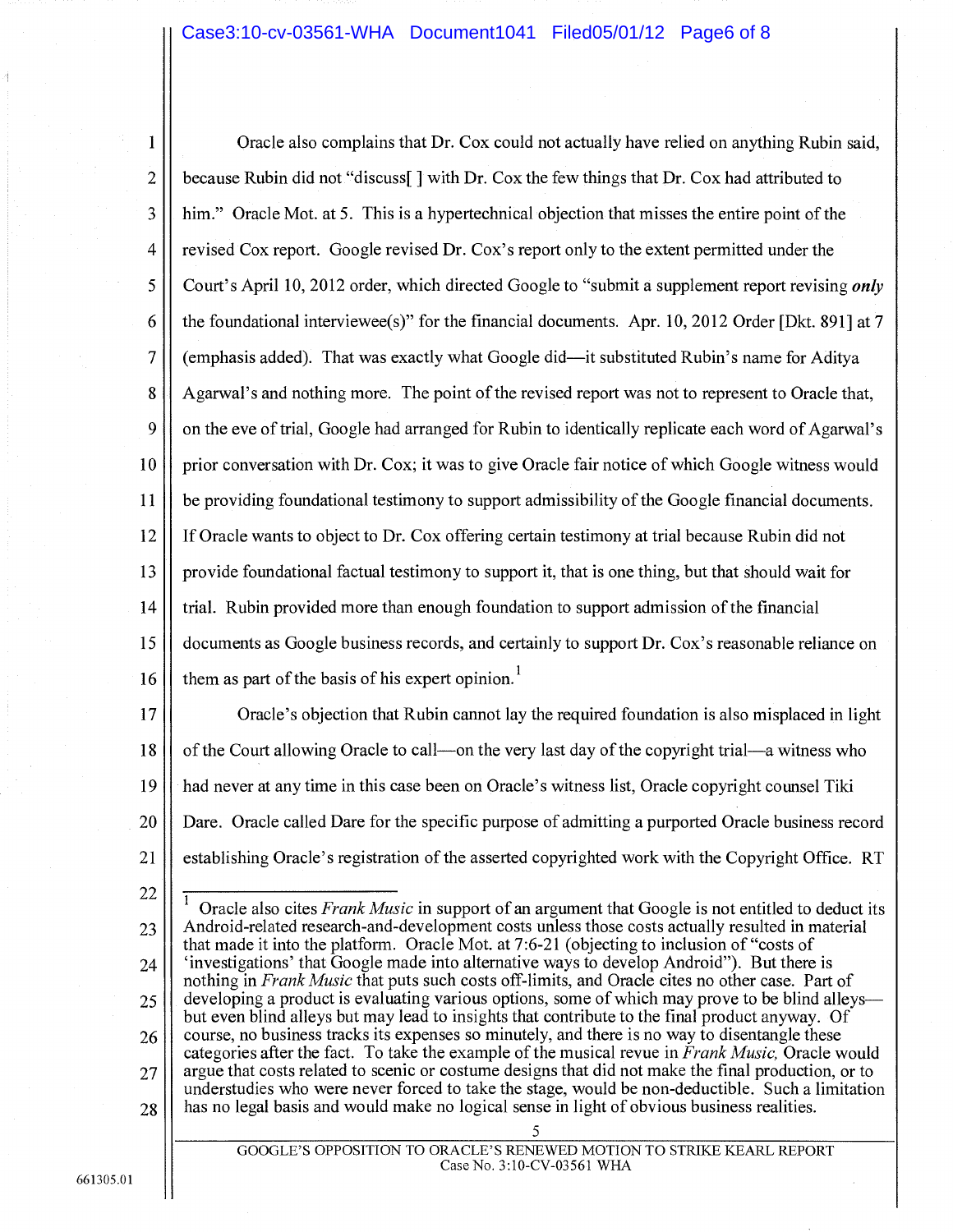## Case3:10-cv-03561-WHA Document1041 Filed05/01/12 Page7 of 8

| $\mathbf{1}$   | 2256:7-2267:2. The Court permitted two rounds of <i>voir dire</i> from Google's counsel that showed                                                                               |
|----------------|-----------------------------------------------------------------------------------------------------------------------------------------------------------------------------------|
| $\overline{c}$ | that Dare did not have personal knowledge of every fact related to creation of the business                                                                                       |
| 3              | records at issue. Id. at 2260:9-2261:12, 2263:12-2264:14 (Dare). Eventually the Court admitted                                                                                    |
| 4              | the contested evidence under the business records exception, but instructed the jury that it was up                                                                               |
| 5              | to them to decide how much weight they wanted to give Dare's testimony. <i>Id.</i> at 2267:3-23                                                                                   |
| 6              | (Dare). The Google financials present a similar situation, but, unlike Dare, Rubin at least would                                                                                 |
| 7              | be in the position of testifying about business records created at Google for the Android business                                                                                |
| 8              | unit while he was in charge of that business unit and which he personally reviewed at the time of                                                                                 |
| 9              | their creation. Dare was testifying about purported business records that were created by an                                                                                      |
| 10             | outside law firm, not by Sun itself. <i>Id.</i> at 2260:20-2261:10 (Dare). Having argued for and won                                                                              |
| 11             | the admission of important foundational evidence in its case, Oracle is in no position to complain                                                                                |
| 12             | about Rubin's authentication of Android financials.                                                                                                                               |
| 13             | There is also no way to reconcile Oracle's motion with the Court's prior order or with the                                                                                        |
| 14             | Ninth Circuit's opinion in Cream Records, Inc. v. Jos. Schlitz Brewing Co., 754 F.2d 826 (9th                                                                                     |
| 15             | Cir. 1985), which the Court quoted at length in that order. Apr. 10, 2012 Order [Dkt. 891] at 6-7.                                                                                |
| 16             | There, in discussing the related issue of how specifically an infringer must prove the extent to                                                                                  |
| 17             | which its profits are the result of non-infringing elements of its work, the court explained that                                                                                 |
| 18             | [W] here it is clear, as it is in this case, that not all of the profits are attributable to<br>the infringing material, the copyright owner is not entitled to recover all those |
| 19             | profits merely because the infringer fails to establish with certainty the portion<br>attributable to the non-infringing elements. "In cases such as this where an                |
| 20             | infringer's profits are not entirely due to the infringement, and the evidence<br>suggests some division which may rationally be used as a springboard it is the                  |
| 21             | duty of the court to make some apportionment.                                                                                                                                     |
| 22             |                                                                                                                                                                                   |
| 23             | But we are resolved to avoid the one certainly unjust course of giving the<br>plaintiffs everything, because defendants cannot with certainty compute their own                   |
| 24             | share. In cases where plaintiffs fail to prove their damages exactly, we often<br>make the best estimate we can, even though it is really no more than a guess, and               |
| 25             | under the guise of resolving all doubts against the defendants we will not deny the<br>one fact that stands undoubted.                                                            |
| 26             | <i>Id.</i> (quoting <i>Cream Records,</i> 754 F.2d at 828-29). As the Court went on to note, even before the                                                                      |
| 27             | evidence came in during the copyright phase,                                                                                                                                      |
| 28             | 6                                                                                                                                                                                 |
|                | GOOGLE'S OPPOSITION TO ORACLE'S RENEWED MOTION TO STRIKE KEARL REPORT<br>Case No. 3:10-CV-03561 WHA                                                                               |
|                |                                                                                                                                                                                   |

661305.01